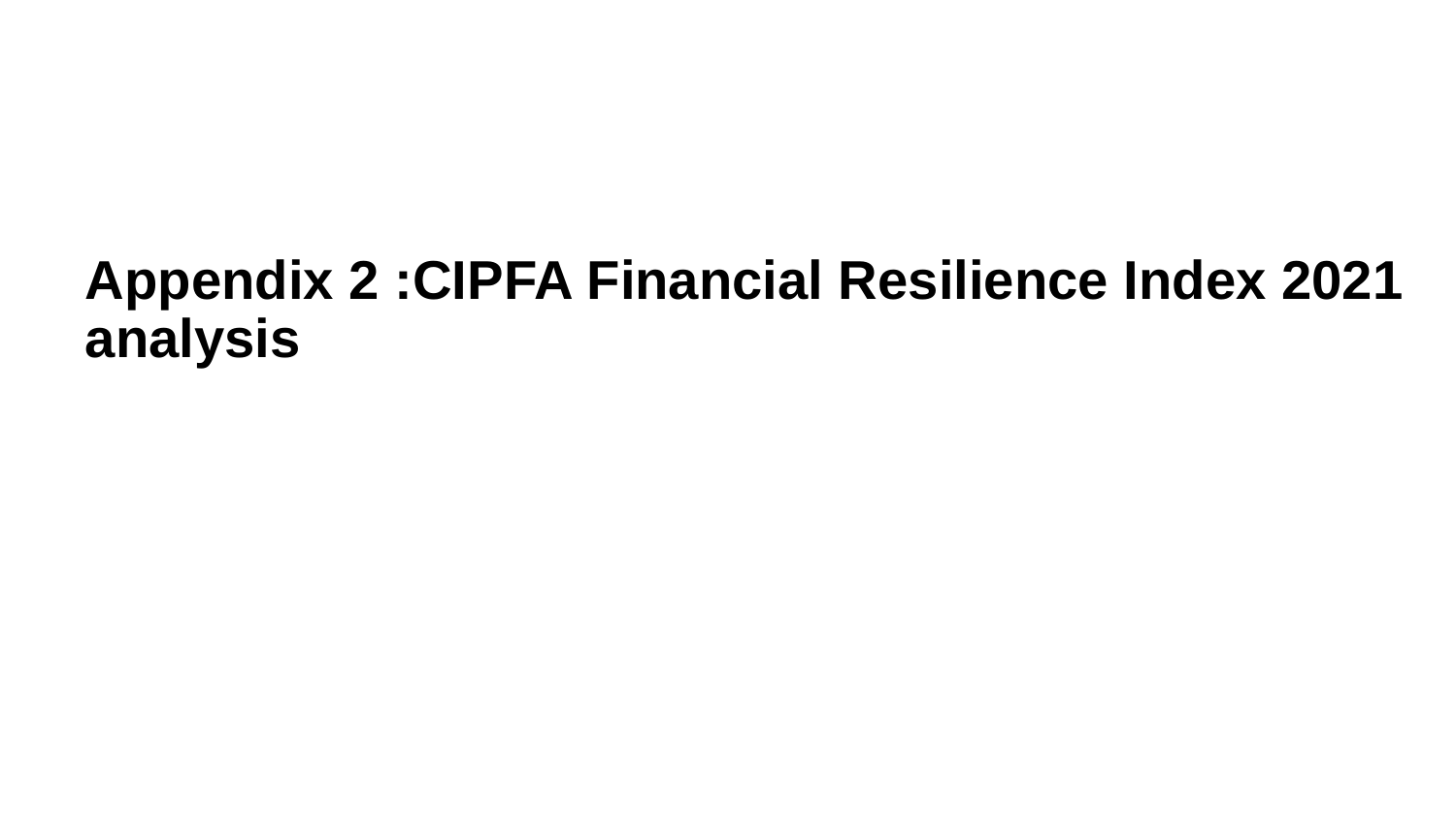### **Interest Payable/ Net Revenue Expenditure ratio %**

Ratio of Interest Payable and Net Revenue Expenditure

#### CIPFA Statistical Nearest Neighbours

#### North East 12 Neighbours

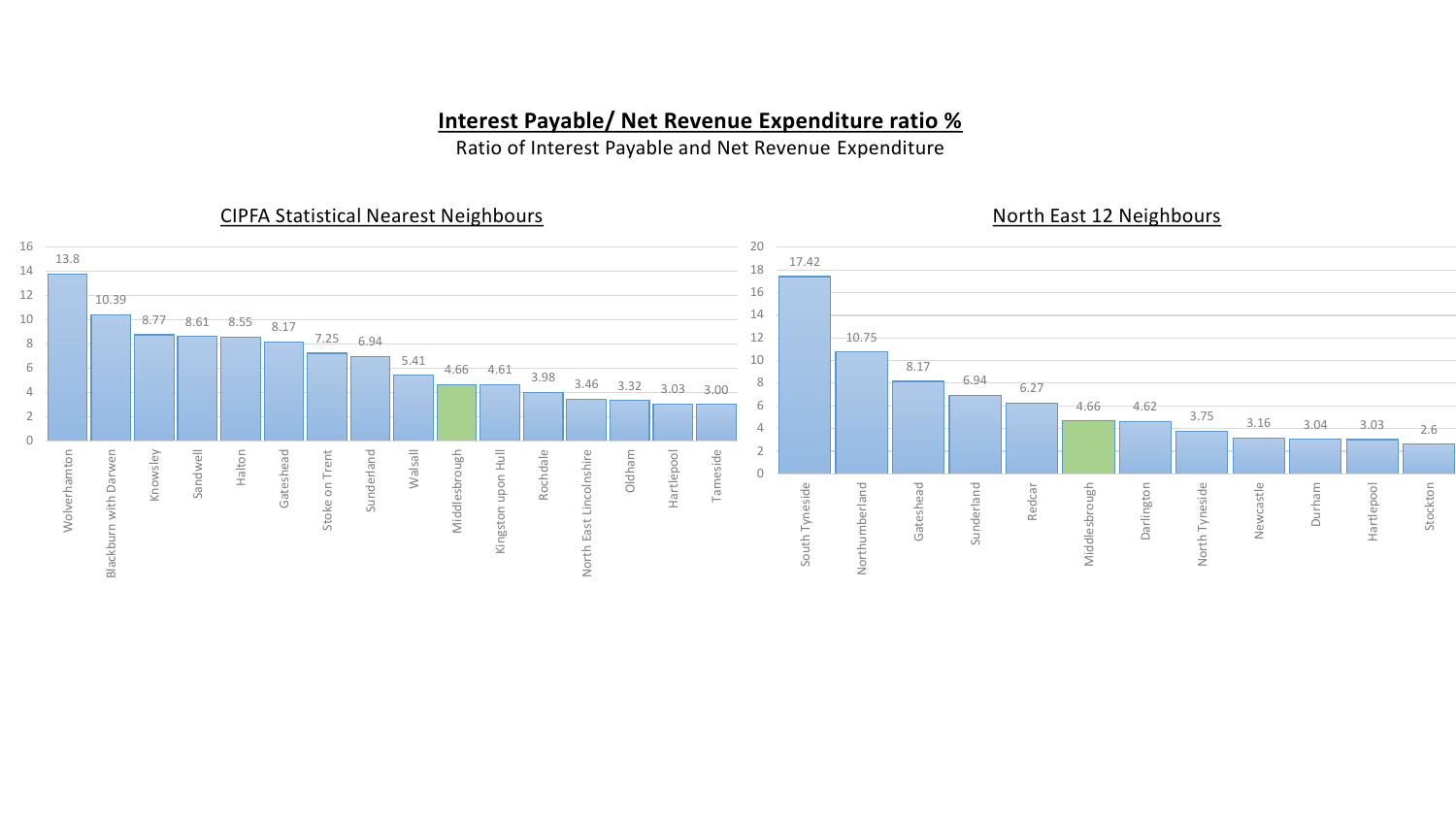# **Gross External Debt £000**

Compares gross external debt held by the council

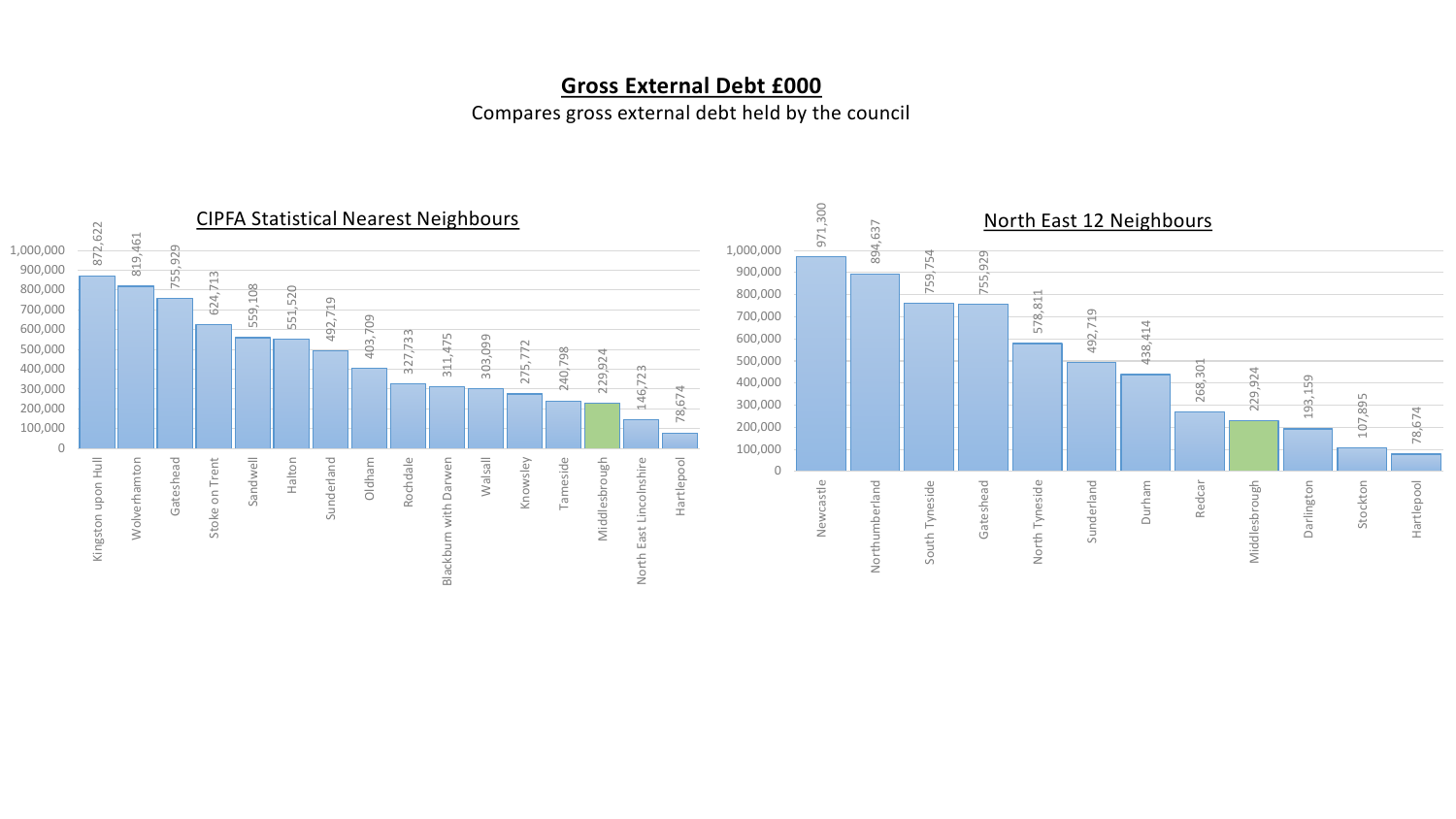# **Childrens social care ratio %**

Spending on children's social care to net revenue expenditure



CIPFA Statistical Nearest Neighbours

North East 12 Neighbours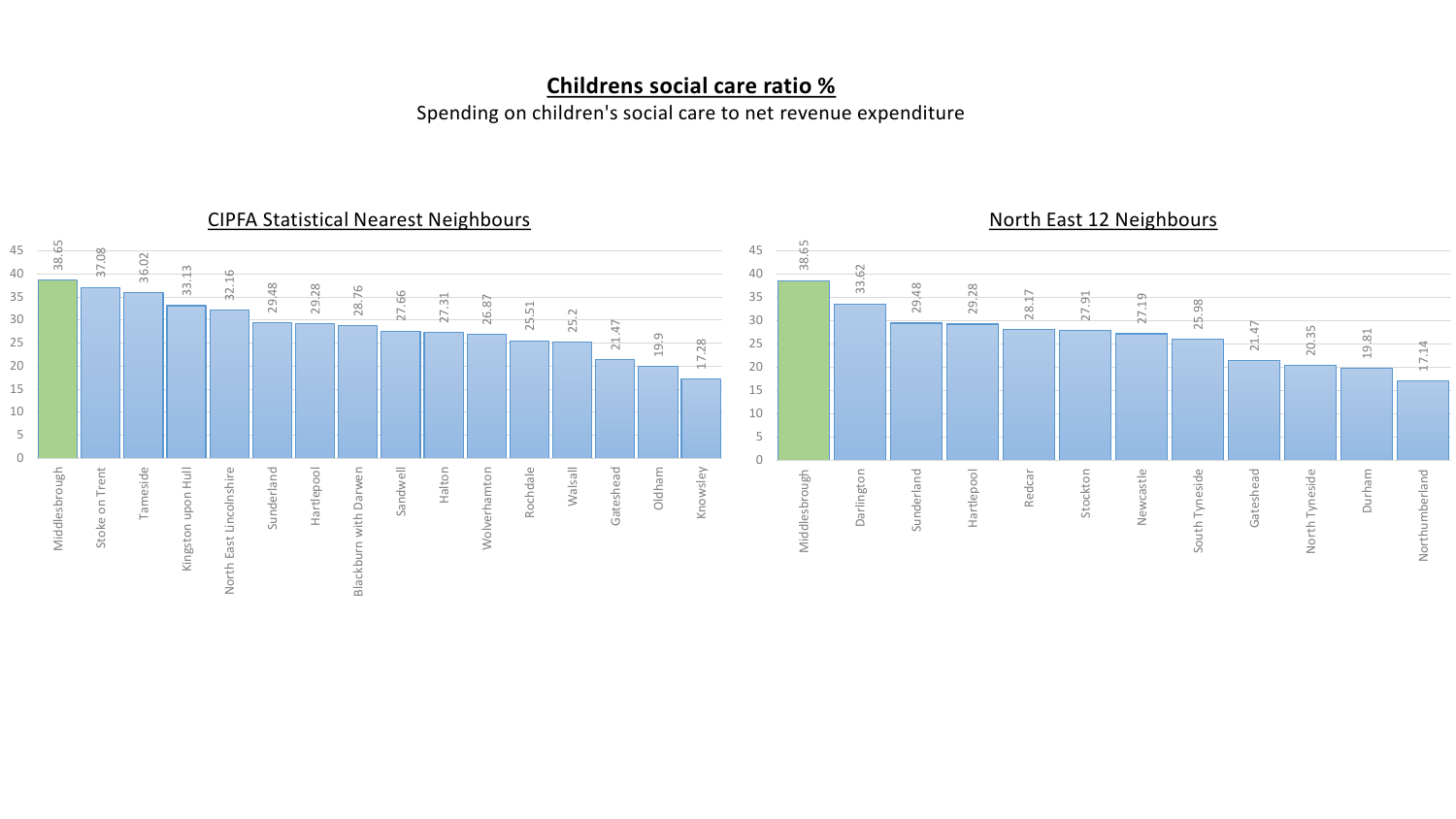# **Adults social care ratio %**

Spending on adult social care to net revenue expenditure

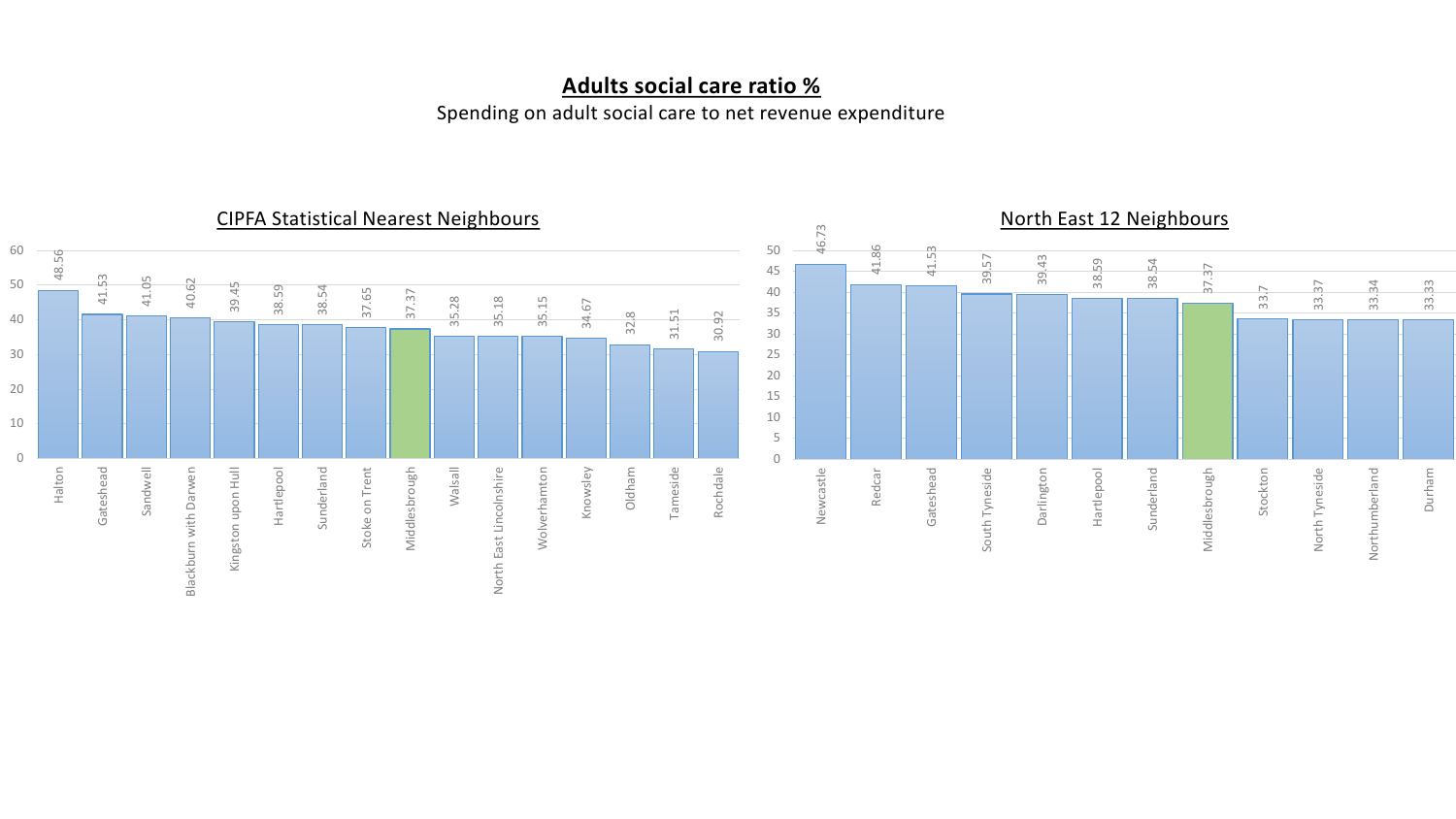### **Fees & Charges to Service Expenditure Ratio %**

Proportion of fees and charges against the council's total service expenditure

#### CIPFA Statistical Nearest Neighbours 30 16 13.42 13.36 24.07 13.15 12.5 11.66 11.59 14 11.45 11.44 25 10.53 12 9.34 20 14.46 13.42 8.24 10 11.45 11.44 10.53 10.17 15 9.74 6.17 8.90 8 8.54 8.09 7.77 7.71 7.49 7.20 6.47 10 6 5 4 2 0 Sunderland Hartlepool Sandwell Walsall Oldham Knowsley Rochdale Tameside Halton Stoke on Trent Gateshead Wolverhamton Middlesbrough North East Lincolnshire Kingston upon Hull Blackburn with Darwen Stoke on Trent North East Lincolnshire Kingston upon Hull Blackburn with Darwen Wolverhamton 0 Darlington Newcastle Hartlepool Stockton South Tyneside Redcar Gateshead Northumberland North Tyneside Durham Northumberland North Tyneside Sunderland Middlesbrough South Tyneside

#### North East 12 Neighbours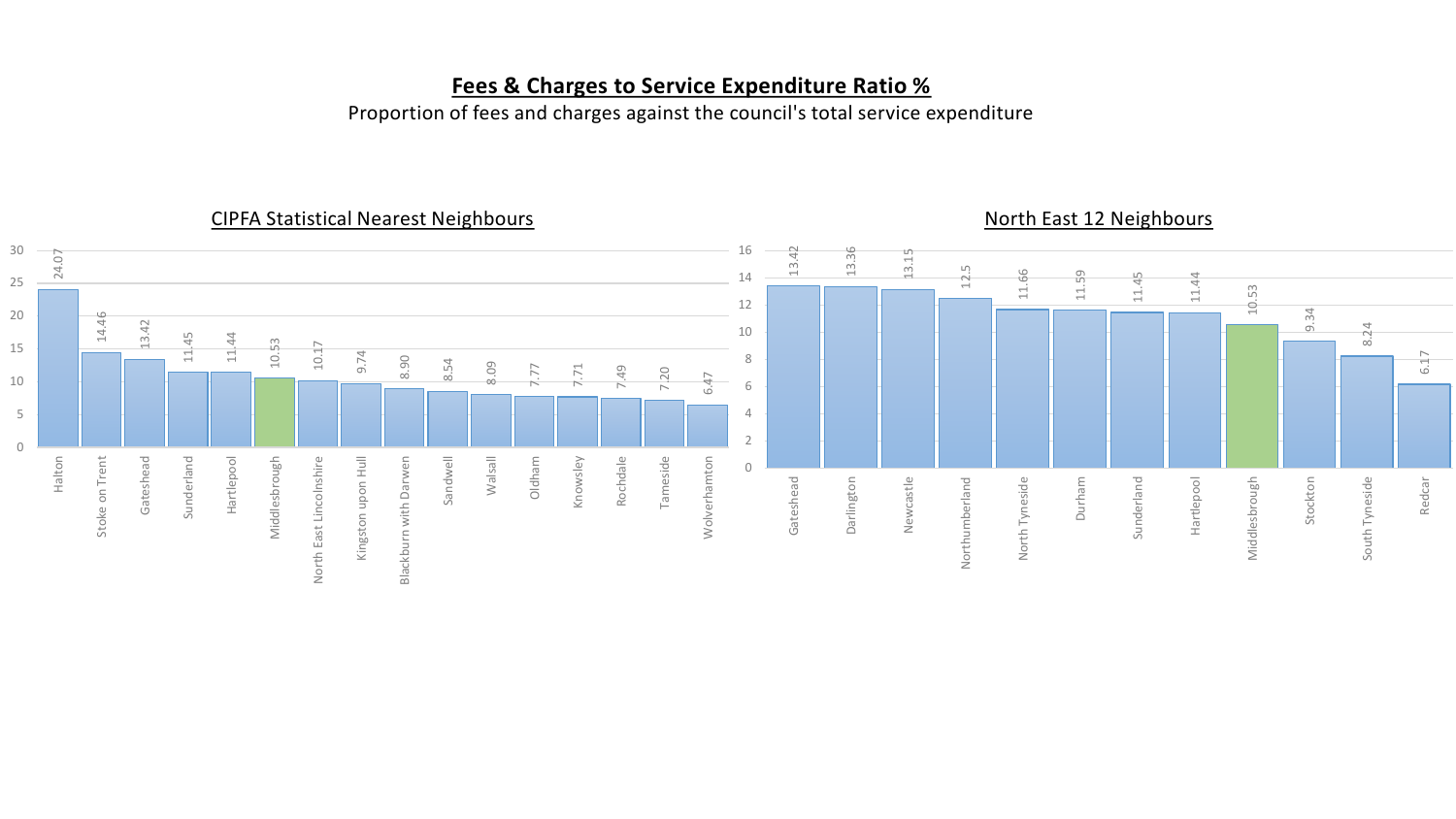# **Council Tax Requirement / Net Revenue Expenditure %**

Ratio of council tax as a proportion of net expenditure

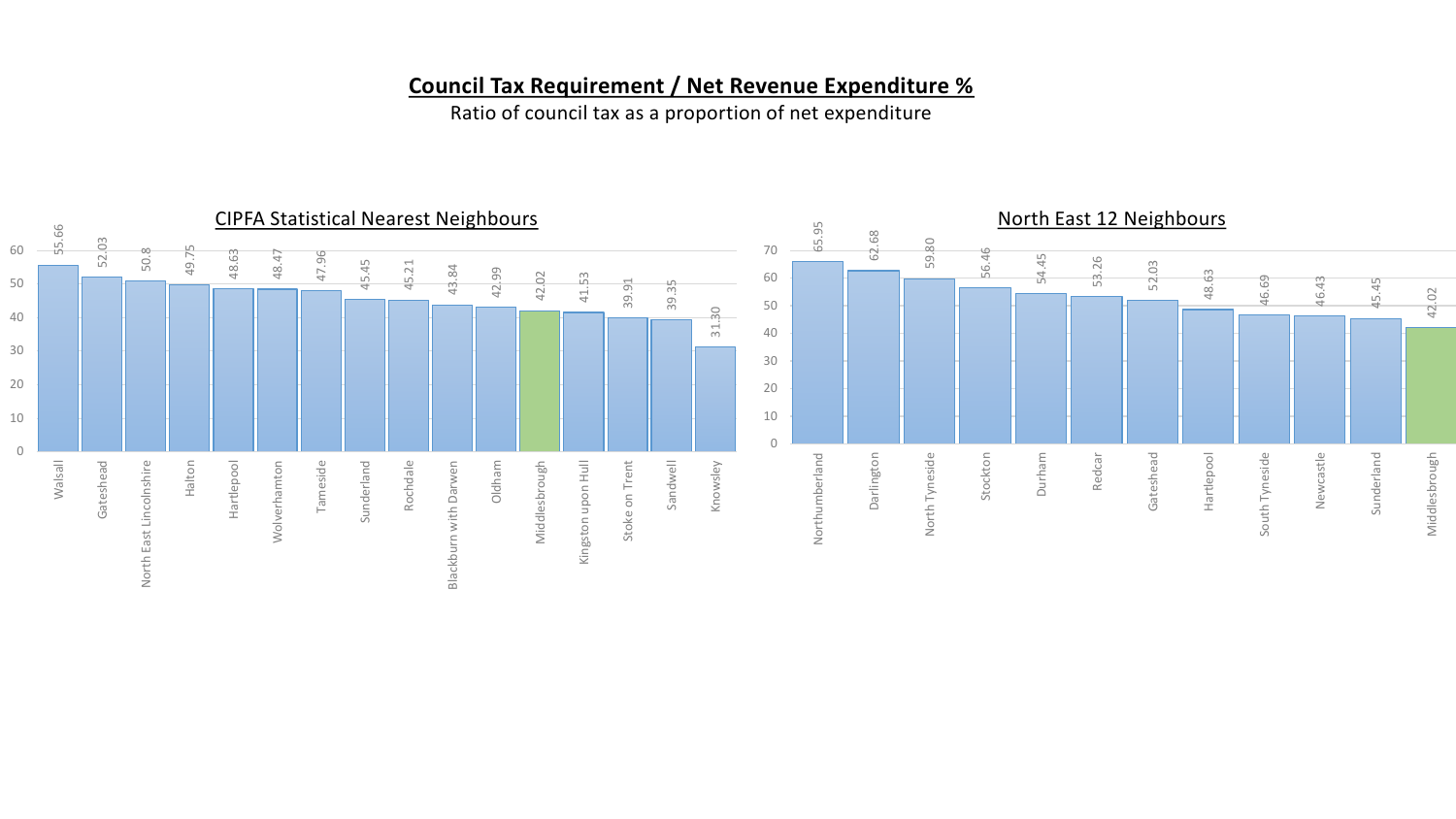#### **Growth Above Baseline %**

Difference between the baseline funding level and retained rates income, over the baseline funding level



#### CIPFA Statistical Nearest Neighbours

North East 12 Neighbours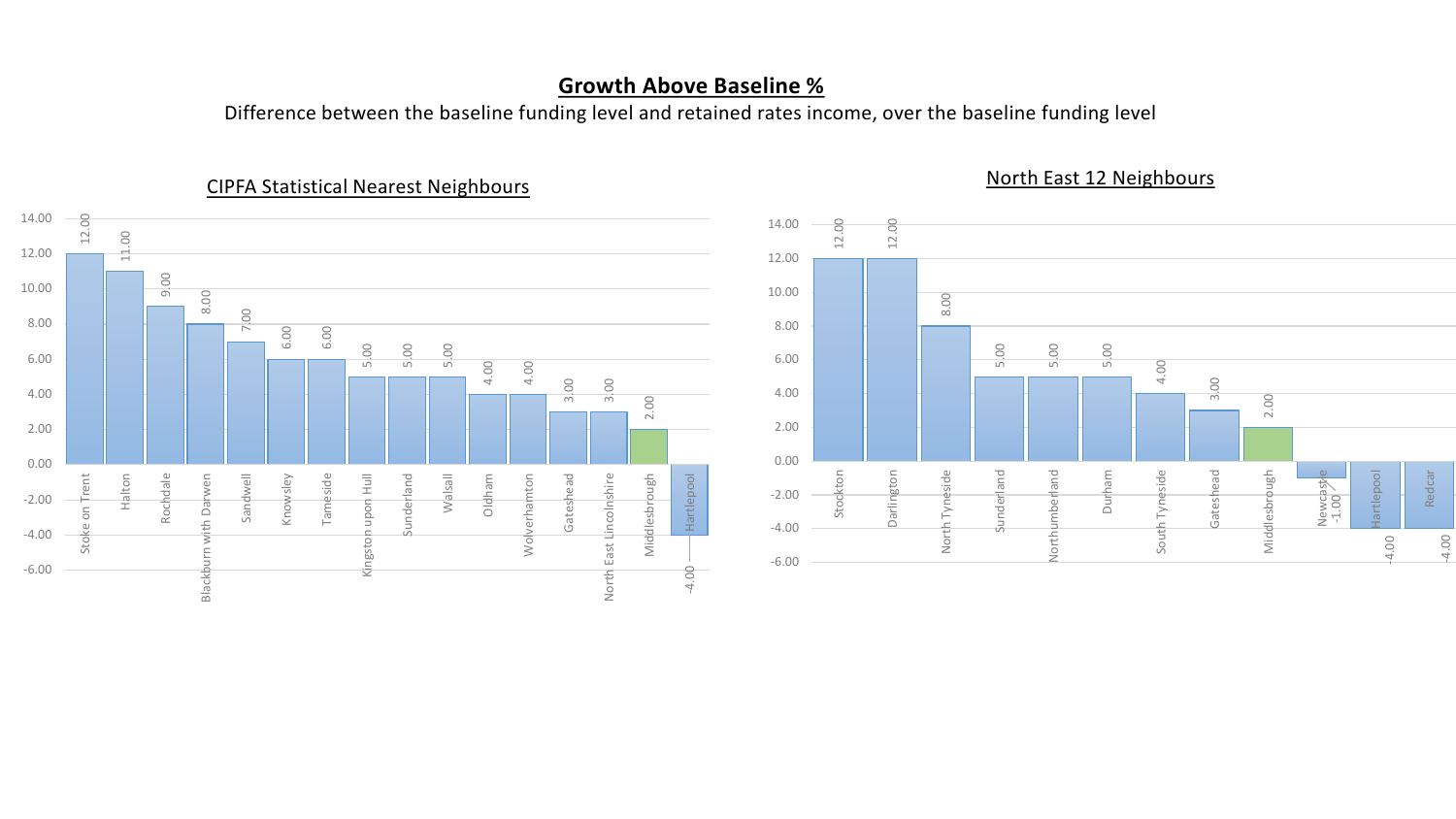# **Level of reserves %**

Ratio of current level of reserves (total useable excluding public health & schools) to the council's net revenue expenditure



#### CIPFA Statistical Nearest Neighbours

North East 12 Neighbours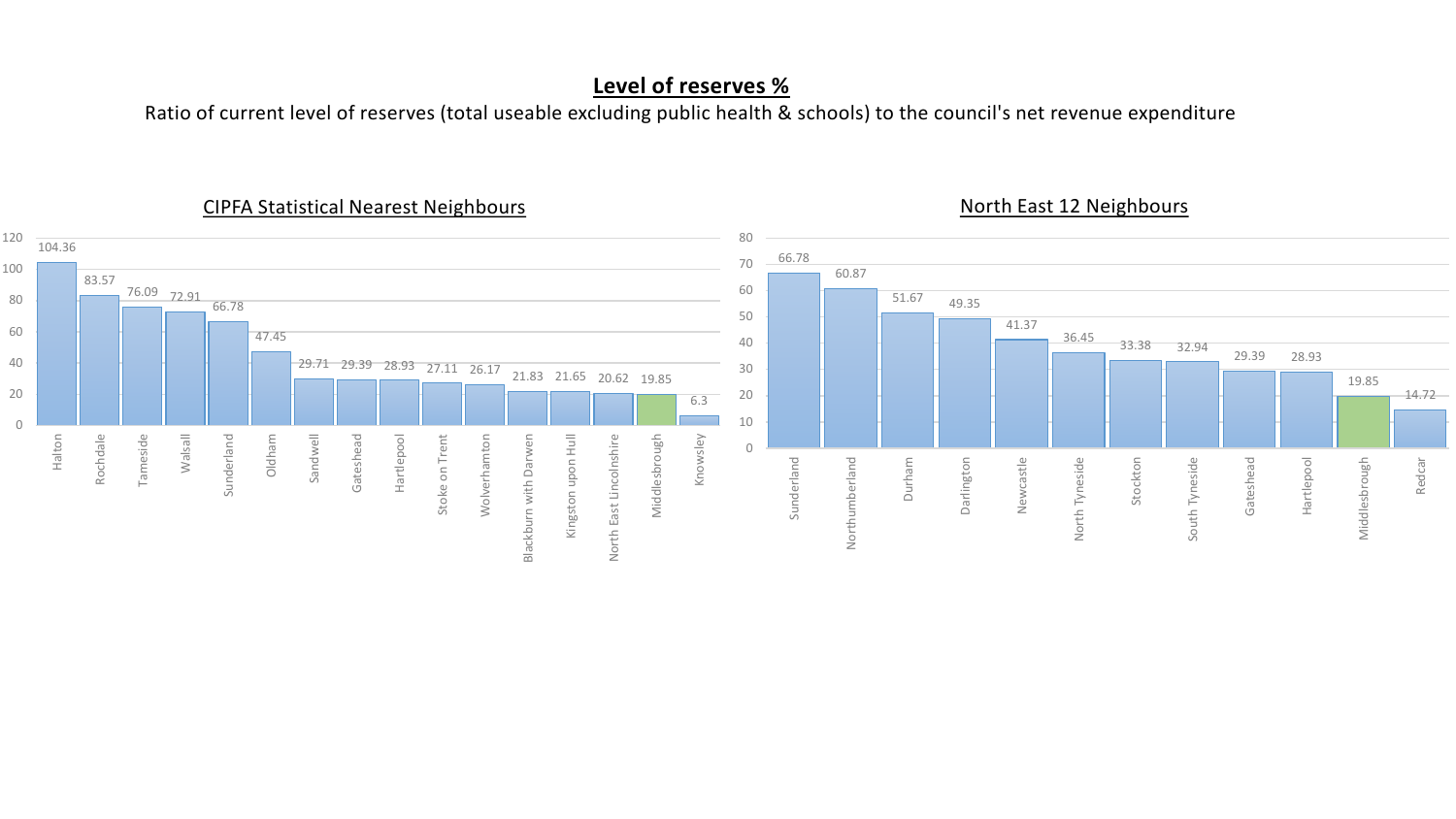# **Unallocated Reserves %**

Ratio of unallocated reserves to net revenue expenditure

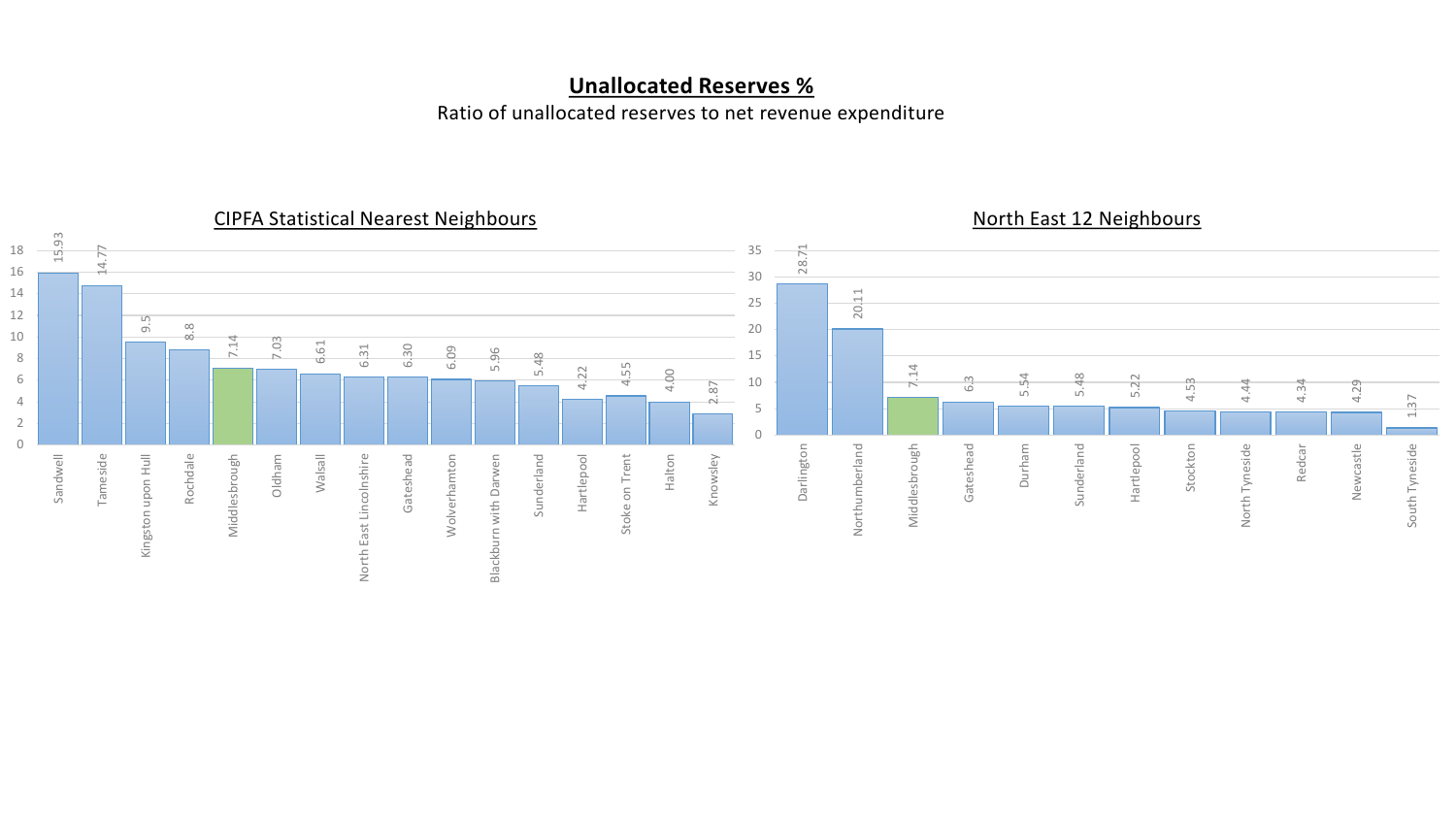#### **Earmarked Reserves %**

Ratio of earmarked reserves (excluding public health and schools) to net revenue expenditure

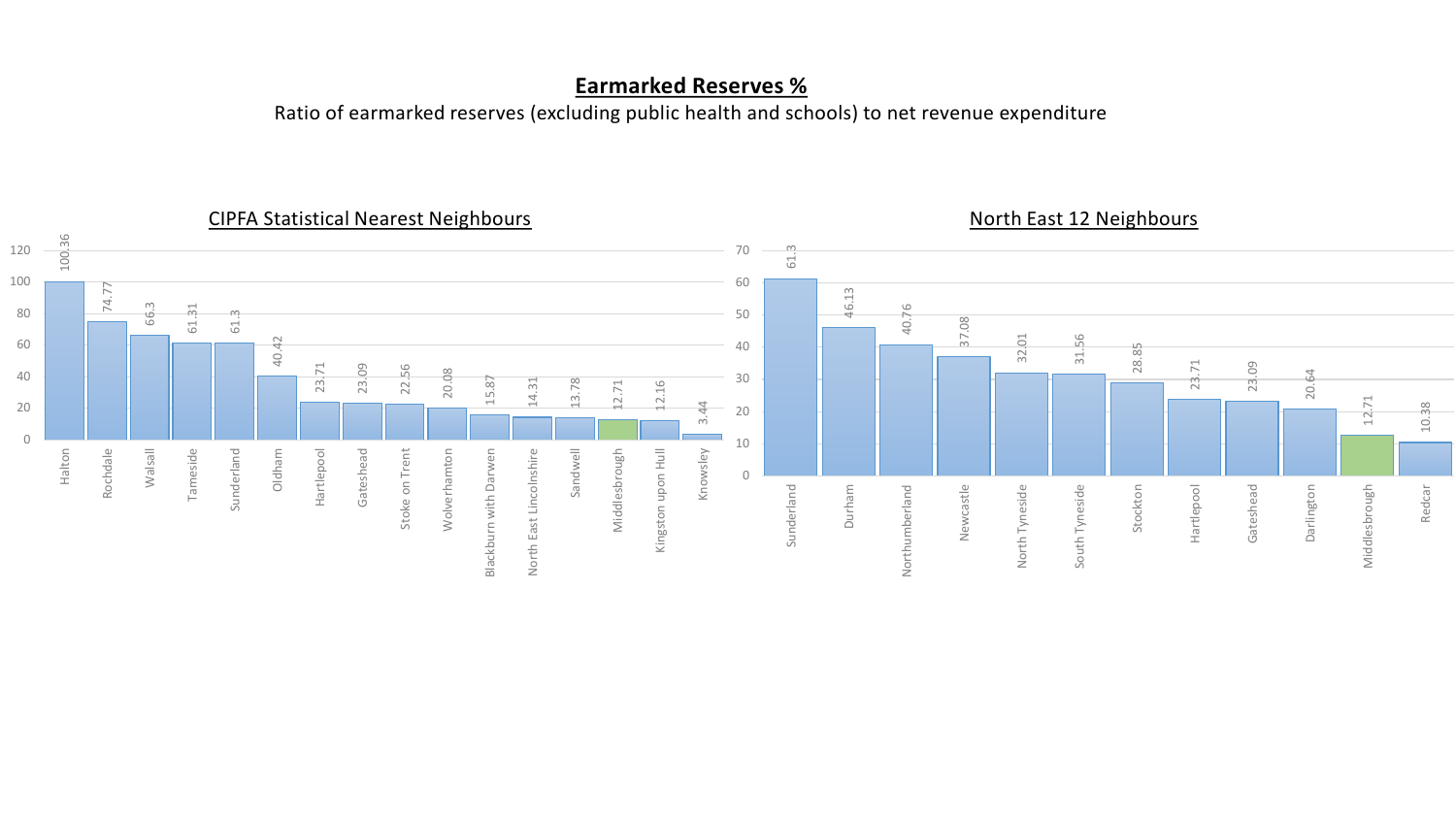### **Changes in Unallocated Reserves %**

Average percentage change in unallocated reserves over the past three years